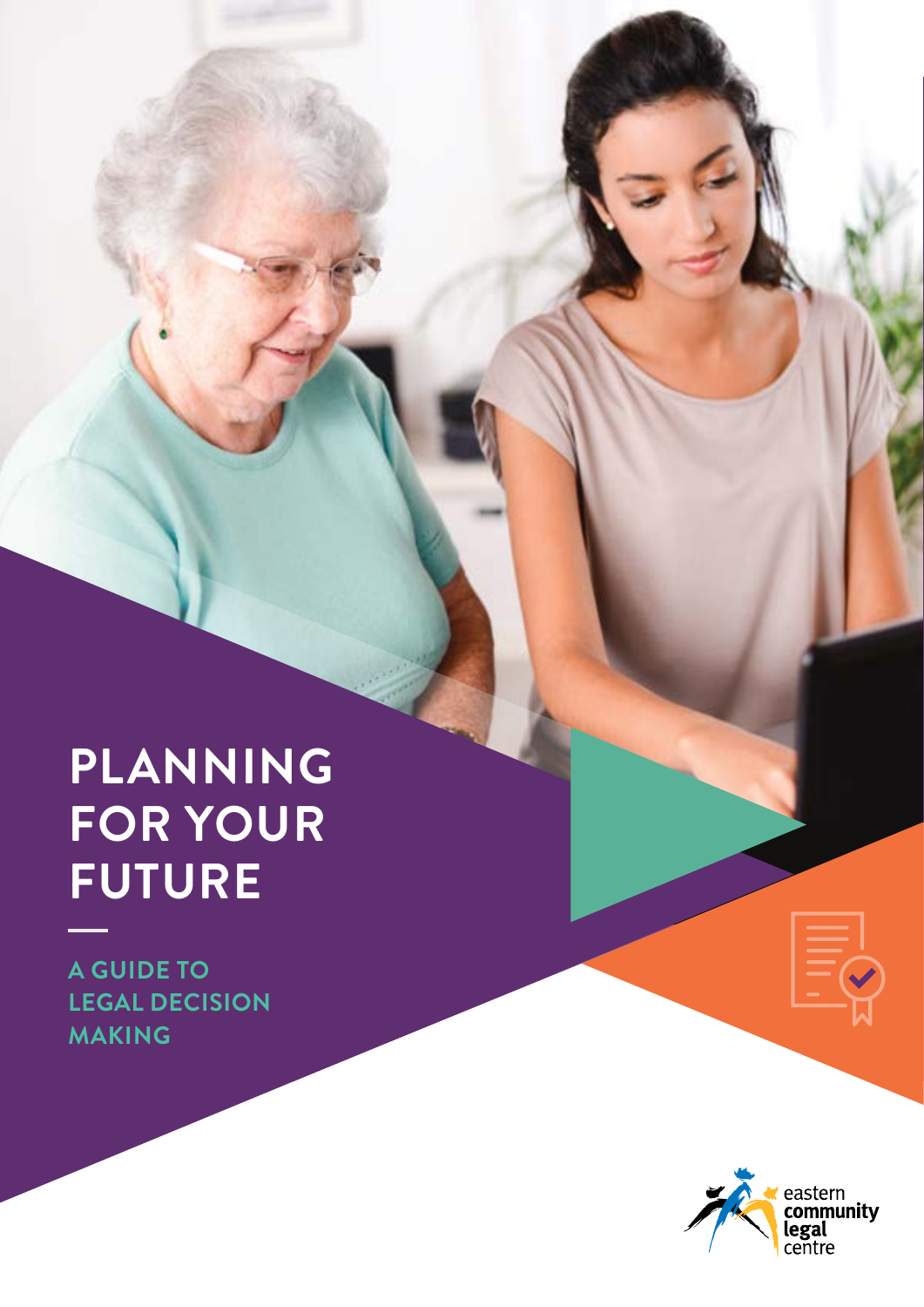- person by a person contrust (for example, for example,  $\epsilon$ <mark>00 ABOUT EASTERN COMMUNITY LEGAL CENTRE</mark> **00**
- **22 YOUR RIGHT TO POSITIVE AGEING 02**
- **ENDURING POWERS OF ATTORNEY 03**
- Financial elder abuse is the use of an older person's property, 05 APPOINTMENTS OF MEDICAL TREATMENT **DECISION MAKERS 05**
- $\bullet$   $\bullet$  DVANCE CADE DIDECTIVES <mark>07</mark> ADVANCE CARE DIRECTIVES **07**
- **YOUR WILL 08**



- bank account; ongoing requests for money where you can't say no; feeling pressure or urgency to sign a legal document **LIVING WITH YOUR ADULT CHILDREN 09**
- **11 LENDING MONEY TO ADULT CHILDREN 11**
- 12 BECOMING A GUARANTOR FOR  **A LOAN OR LEASE 12**
- to understand your situation and support you through a **ELDER ABUSE 13**
- $\overline{a}$  other permission and  $\overline{a}$ 13 OTHER RESOURCES **13**



## **CONTENTS**

ECLC is a multidisciplinary legal service that works to prevent problems, progress fair outcomes and support the wellbeing and resilience of communities and community members in Melbourne's East. It provides free and confidential advice and assistance to people who live, work or study in Boroondara, Manningham, Whitehorse, Knox, Maroondah and Yarra Ranges.

ECLC has extensive experience in preventing and responding to elder abuse and other forms of family violence. ECLC's Elder Abuse Response Services, ROSE (Rights of Seniors in the East) and ELSA (Engaging & Living Safely & Autonomously), provide free and confidential legal advice and assistance to older people experiencing or at risk of elder abuse.

ROSE, a partnership with Oonah Belonging Place, provides assistance to older people across the eastern metropolitan region while ELSA, a partnership with Eastern Health, is dedicated to supporting older people receiving care at Eastern Health.

For further information about these services, please contact us via the following:

**Phone** 1300 32 52 00 or 0429 697 960 **Email** eclc@eclc.org.au **Web** www.eclc.org.au/rose or www.eclc.org.au/elsa

**FREE INTERPRETER SERVICE 131 140\*** \*Ask to call: 1300 32 52 00



### EASTERN COMMUNITY LEGAL CENTRE

*The information in this brochure is general in nature and does not take into account your personal situation. You should carefully consider whether this information is appropriate for your needs and seek legal advice if required.* 

*This brochure has been prepared to cater for Victorian residents and may not be relevant or appropriate for anyone living outside of Victoria.* 

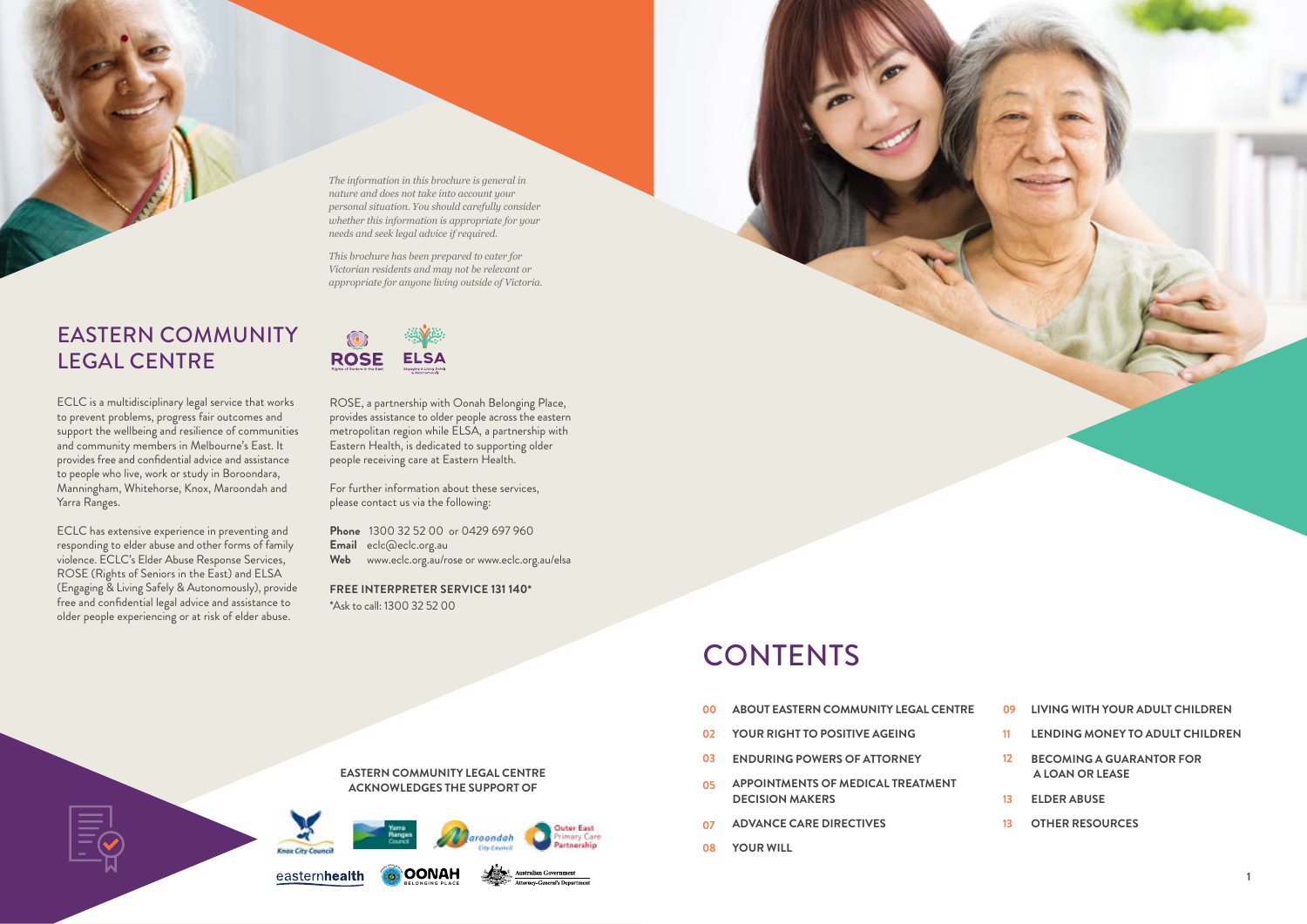#### **EVERYONE HAS THE RIGHT TO A POSITIVE AGEING EXPERIENCE AND THE FREEDOM TO ENJOY HUMAN RIGHTS, INCLUDING THE RIGHT TO:**

- Live in safety and free from abuse;
- Be treated with dignity and respect;
- Adequate food, water, shelter, clothing and health care;
- Make their own decisions (if they are capable of doing so and wish to do so), even if others do not agree with those decisions;
- Have their wishes respected;
- Privacy; and
- To seek and receive independent and confidential professional advice

All adults have the right to self-determination regardless of their age, eccentricity or life choices, which others may not agree with.

Making independent and informed choices about your future is an important part of getting older. Making decisions about the future of your health, your home and your other assets makes sure that your wishes are respected. See **MARILYN'S STORY** as she shares some practical tips and resources to support these choices. For more inspiring stories on positive ageing, check out **opera.eclc.org.au.**

**This guide provides a summary of some important considerations as you plan for your future.** 

### **YOUR RIGHT TO POSITIVE AGEING**

### **ENDURING POWERS OF ATTORNEY**

#### **WHAT IS AN ENDURING POWER OF ATTORNEY?**

An enduring power of attorney is a document that allows you to appoint another person or persons to make personal and/or financial decisions for you. The person you appoint in an enduring power of attorney is known as your 'Attorney'.

You can decide what types of decisions your Attorney makes for you. These decisions can be about:

- Personal matters, such as where you live and what support services you have access to (but not including any decisions about your medical treatment); and/or
- Financial matters, including the ability to transfer cash, or sell or transfer real estate or shares.

#### **I WANT TO APPOINT MORE THAN ONE ATTORNEY. HOW WILL THEY MAKE DECISIONS?**

You are able to appoint multiple Attorneys. You can also choose to appoint one or more Alternative Attorneys, who can make decisions for you if your Attorney/s cannot.

If multiple Attorneys or Alternative Attorneys have been appointed, they can be permitted to: only make decisions in agreement with each other ('jointly'); make decisions either together or separately ('jointly or severally'); or, if you appoint three or more Attorneys, only make decisions if the majority of your Attorneys agree (by 'majority').

#### **WHEN DOES A POWER OF ATTORNEY START WORKING?**

You can choose when your enduring power of attorney starts working. You can choose your Attorneys' power to start immediately, at some other time or when a particular event happens, or (as is most commonly used) only if you ever lose capacity to make those decisions for yourself.

Regardless of when an enduring power of attorney starts, the power will continue to operate (or 'endure') if you ever lose the capacity to make the types of decisions you included in the document.

#### **WHAT DOES YOUR ATTORNEY HAVE TO DO WHEN MAKING DECISIONS FOR YOU?**

If your Attorney makes a decision for you, they must take all reasonable steps to encourage you to participate in decision-making, carry out your wishes (as far as possible) and act in a way that promotes your personal and social wellbeing. An Attorney has a number of legal duties that they must comply with, including to act: honestly and diligently; with reasonable care and skill; and without profiting from their position as your Attorney. They are also required to keep accurate records and keep their property separate from your property.

#### **ARE THERE RISKS INVOLVED WITH MAKING AN ENDURING POWER OF ATTORNEY?**

Sometimes, an Attorney may not meet their obligations under the law and may misuse the power you have given them. Unfortunately, issues with the misuse of enduring powers of attorney commonly arise in the context of elder abuse.

Some of the ways that powers of attorney can be misused include the following:

• Financial: Attorneys transferring or selling property/ assets owned by you to whoever and for whatever price they choose, withdrawing cash from your bank account and transferring it to themselves or someone else, mortgaging your real estate to secure a cash loan to themselves, or changing who will receive the balance of your superannuation account after you die;

• Personal: Attorneys choosing where you live (potentially choosing a worse option to save money, which they believe they will get on your death), or making/not making other important lifestyle decisions (which can have a negative impact on your life).

This is not a complete list of the risks involved - powers of attorney can also be misused in a variety of other ways. Generally, the misuse of enduring powers of attorneys goes unnoticed and is never fixed. Legal action in these matters is generally very expensive, time consuming and difficult for those involved.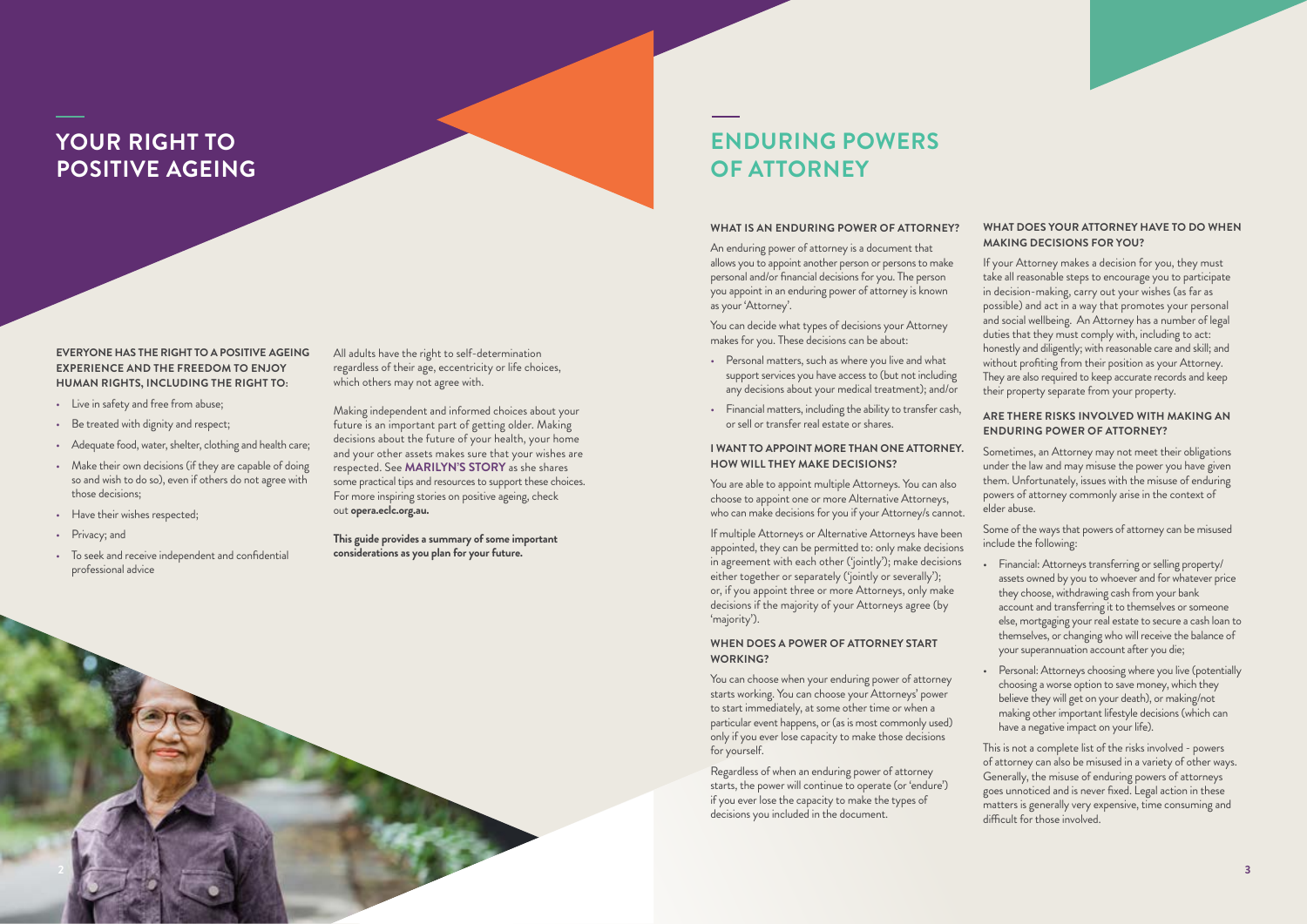### **APPOINTMENTS OF MEDICAL TREATMENT DECISION MAKERS**

#### **CAN I PUT RESTRICTIONS ON MY ATTORNEYS' POWERS?**

Yes, you may wish to include conditions in your enduring power of attorney about what your Attorneys can and can't do for you.

For example, you could include a condition to prevent your Attorneys from selling your house except under specific circumstances, such as that your Attorneys must all agree to sell (to prevent an Attorney from doing it themselves without involving the other/s). You may also prevent your Attorneys from changing who will receive your superannuation when you die.

You might consider appointing a supportive Attorney. A supportive Attorney has the power to help you make financial and/or personal decisions (if you still have capacity to do so) with things like accessing information from banks and utility providers, communicating with organisations on your behalf, and taking reasonable steps to help you make decisions. A supportive attorney cannot however make decisions for you. For example, they cannot sign documents to transfer your cash or property.

#### **I DON'T NEED SOMEONE TO MAKE ALL OF MY DECISIONS FOR ME. ARE THERE OTHER OPTIONS?**

#### **IT SOUNDS LIKE THERE ARE ADVANTAGES AND DISADVANTAGES OF HAVING AN ENDURING POWER OF ATTORNEY. HOW DO I KNOW IF I SHOULD MAKE ONE?**

This will depend on your personal circumstances. Enduring powers of attorney can be extremely useful documents that allow your Attorneys to care for and help you when you need it.

However, you must only make an enduring power of attorney if there is someone you trust to make decisions for you, who understands what is important to you, and who will act on your wishes as far as possible. If there is no one that you trust to do that then you should not make a power of attorney.

You can also only make a power of attorney if you are over eighteen years of age and if you have the capacity to make the type of decisions you want to appoint someone else to make.

#### **I HAVE DECIDED TO GET AN ENDURING POWER OF ATTORNEY. WHAT SHOULD I DO NOW?**

An enduring power of attorney may have serious legal and personal implications so it should be prepared by a lawyer with expertise in this area. Whilst power of attorney 'kits' may be available, the forms are complex and completing them without professional advice may lead to serious unintended and expensive consequences. We recommend contacting a lawyer to prepare the document for you. You may wish to contact several different lawyers to enquire about their fees before choosing one.

After making an enduring power of attorney, we recommend you provide each appointed Attorney with a certified copy of the signed enduring power of attorney and a copy of the booklet titled 'Information for Attorneys' that is available from the Office of the Public Advocate website here: **www.publicadvocate.vic. gov.au** (you may wish to ask your lawyer for assistance in providing this information to your Attorney/s).

#### **I DID A POWER OF ATTORNEY YEARS AGO. IS IT STILL VALID?**

The laws relating to enduring powers of attorney in Victoria changed on 1 September 2015. Any power of attorney made before then is still effective if it was done correctly at the time. However, an enduring power of attorney made before 1 September 2015 will not include a 'personal' power (if you also have an enduring power of guardianship, this covers health care and lifestyle matters).

If you made an enduring power of attorney before 1 September 2015, or if you have any concerns about the decisions covered by your enduring power of attorney or its validity, we recommend you have that document reviewed by a lawyer to ensure that it still meets your needs.

#### **I HAVE LOST FAITH IN THE PERSON I APPOINTED AS MY ATTORNEY. WHAT SHOULD I DO?**

You can cancel ('revoke') an enduring power of attorney with or without appointing new Attorney/s at any time.

If there is a risk of your Attorney doing the wrong thing (e.g. stealing money from your bank account or transferring property own against your wishes), you should consider revoking the power of attorney immediately whilst you decide whether or not to make a new power of attorney.

There are strict requirements you must follow to revoke a power of attorney. You should seek advice from a lawyer to do this.

#### **WHAT IS AN APPOINTMENT OF MEDICAL TREATMENT DECISION MAKER?**

An appointment of medical treatment decision maker is a document that allows someone to formally appoint another person (a 'medical treatment decision maker') to make medical decisions on their behalf, if they later lose the capacity to make their own medical decisions.

#### **WHAT SORT OF DECISIONS CAN BE MADE BY A MEDICAL TREATMENT DECISION MAKER?**

A medical treatment decision maker has the power to accept or refuse medical treatment on another's behalf. The types of treatment they could accept or refuse include treatment for an injury, an operation, treatment for mental illness or dental treatment.

#### **I'VE HEARD ABOUT A 'MEDICAL POWER OF ATTORNEY'. IS THIS THE SAME THING?**

On 12 March 2018, the law changed and it is no longer possible to make an 'enduring power of attorney (medical treatment)'. Instead, you can now appoint a medical treatment decision maker.

#### **CAN I APPOINT MORE THAN ONE MEDICAL TREATMENT DECISION MAKER?**

Yes, however only one person can make medical decisions for you at any one time - you cannot appoint multiple people to make medical decisions together.

#### **WHAT HAPPENS IF I DON'T APPOINT ANYBODY TO BE MY MEDICAL TREATMENT DECISION MAKER?**

If you have not made an appointment of medical treatment decision maker (and Victorian Civil and Administrative Tribunal (VCAT) has not appointed a guardian to make medical decisions for you), your medical treatment decision maker will be the first adult in the below list who has a close and continuing relationship with you, is reasonably available, and is willing and able to make the medical decision.

- Your spouse or domestic partner;
- Your primary carer (not a paid service provider);
- The first of the following (and, if more than one person fits the description in the subparagraph, the oldest of these persons):
	- o Your adult child;
	- o Your parent; or
	- o Your adult sibling.

If this person is not the one you would want to make medical decisions for you, you should strongly consider making an appointment of medical treatment decision maker.

#### **WHAT ARE THE RISKS INVOLVED WITH APPOINTING A MEDICAL TREATMENT DECISION MAKER?**

Medical treatment decision makers have the power to make life-changing (or even life-ending) medical decisions. Your medical treatment decision maker must make decisions that they reasonably believe you would have made if you had the capacity to make the decision yourself. However, it is possible that medical treatment decision makers will not comply with this obligation.

It is essential that, if you make an appointment of medical treatment decision maker, that you only appoint a person or persons who understand what is important to you, and are willing and able to act on your wishes as far as it is possible to do so.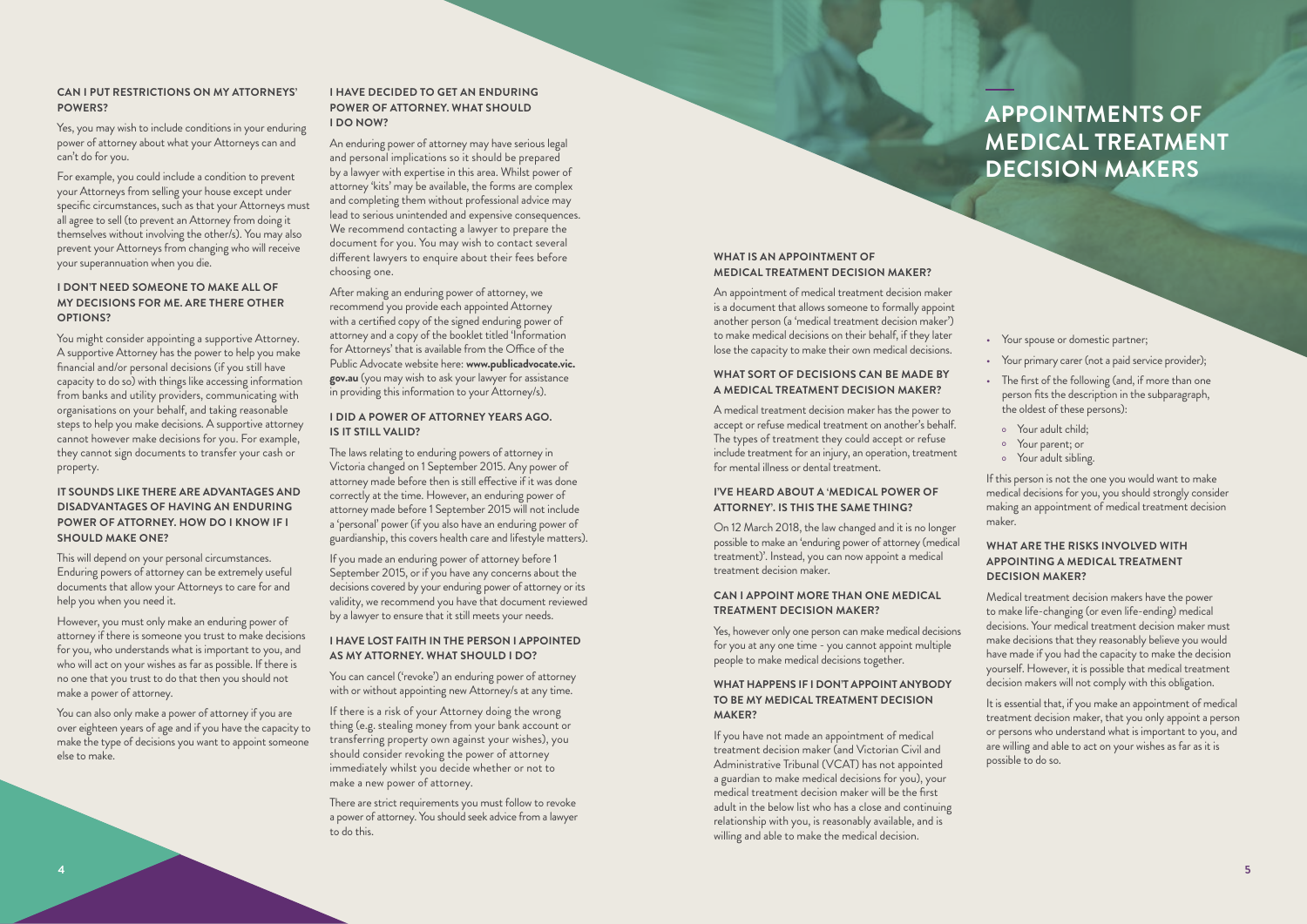#### **WHAT IS AN ADVANCE CARE DIRECTIVE?**

An advance care directive allows an adult to document their preferences for future medical treatment, should they ever lose the capacity to make medical decisions for themselves.

#### **WHAT SORT OF DIRECTIVES CAN BE GIVEN IN AN ADVANCE CARE DIRECTIVE?**

An advance care directive can include:

- Values directives values and preferences regarding your medical treatment for your medical treatment decision maker and health practitioner. For example, values directives can include: spiritual, religious or cultural requirements, a preferred place of care, treatment with prescription medications, and/or treatment for mental illness; and/or
- Instructional directives instructions regarding what medical treatment you do or don't want. Health practitioners are legally bound to follow these (regardless of what your medical treatment decision maker instructs them to do) so you should only make instructional directives if you know what medical treatment you want or do not want in the future. For example, instructional directives could include a direction that you do not want to be put on a machine that breathes for you.

#### **I WANT TO MAKE AN ADVANCE CARE DIRECTIVE. WHAT SHOULD I DO NOW?**

If you intend to include an instructional directive, you should first seek advice from your doctor about what information you may need to include. For example, if you have any pre-existing conditions, you should understand your prognosis, the different treatment options available to you, and the risks and benefits of these options. If you include statements about treatment for mental illness or dental treatment, consider consulting your relevant health practitioners about these statements.

Before signing an advance care directive (and regardless of whether you intend to do a values directive, an instructional directive or both) it is important to get professional advice. Whilst advance care directive forms are publicly available, due to the risk of unintended consequences, ideally the document should be prepared by a doctor or lawyer and (regardless of how the document is prepared) an advance care directive should always be reviewed by a doctor before it is signed. This will help to ensure the document meets your objectives, and that it is medically sound and clear.

Please remember that, to be effective, an advance care directive must be signed in front of a doctor and another witness, neither of whom can be a medical treatment decision maker of the person giving the directive. It is preferable to leave a copy of the advance care directive with your regular doctors/health practitioners and give a certified copy to your medical treatment decision maker/s so they are informed of your directives.

#### **CAN I REVOKE AN ADVANCE CARE DIRECTIVE OR MAKE A NEW ADVANCE CARE DIRECTIVE?**

Yes, but only if you have the decision-making capacity to do so.

If you do revoke an advance care directive or make a new advance care directive, you should inform your medical treatment decision maker/s and your health practitioners, and provide copies of the new documents and/or retrieve copies of the former advance care directive.

#### **HOW OFTEN SHOULD I REVIEW MY ADVANCE CARE DIRECTIVE?**

As everyone's preferences, health and personal situations change over time, it is recommended that you review your advance care directive regularly (e.g. every one to two years) or upon any significant life changes (such as a new medical diagnosis).

### **ADVANCE CARE DIRECTIVES**

#### **I HAVE DECIDED TO GET AN APPOINTMENT OF MEDICAL TREATMENT DECISION MAKER. WHAT SHOULD I DO NOW?**

As with an enduring power of attorney, an appointment of medical treatment decision maker may have serious legal and personal implications, and should therefore be prepared by a lawyer with expertise in this area. Whilst appointment of medical treatment decision maker 'kits' may be available, the forms are complex and completing them without professional advice may lead to serious unintended and expensive consequences. We recommend contacting a lawyer to prepare the document for you. You may wish to contact several different lawyers to enquire about their fees before choosing one.

After making an appointment of medical treatment decision maker, we recommend you provide each appointed medical treatment decision maker with a certified copy of the signed appointment of medical treatment decision maker, a certified copy of any advance care directive that you have made (see page 7), and a copy of the booklet titled 'Information for medical treatment decision makers' that is available from the Office of the Public Advocate website (you may wish to ask your lawyer for assistance in providing this information to your medical treatment decision maker/s).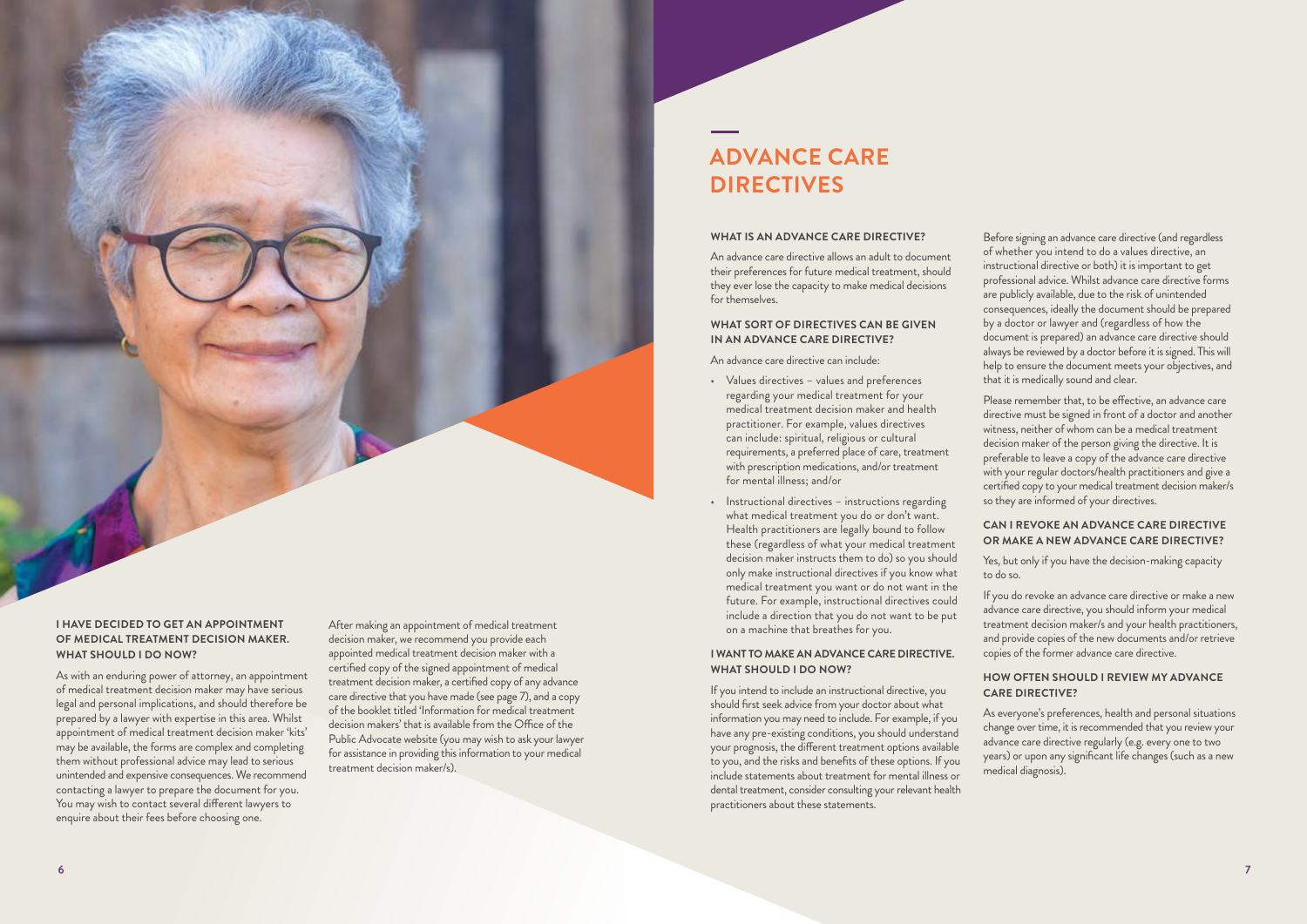#### **WHAT IS A WILL?**

A Will is an important legal document which gives you the opportunity to direct what should happen with your property, which includes your money and belongings, (your 'estate') and affairs after you die.

#### **WHAT SHOULD I INCLUDE IN MY WILL?**

When making a will, some of the things you should consider include:

- Who will control your estate and distribute your assets (i.e. be your 'executor/s').
- Whether you wish to appoint guardians for any minor children.
- Instructions for care of any pets.
- Any specific gifts (e.g. real estate, family heirlooms, clothing, sentimental items, jewellery, photo albums, or money you wish to give to family, friends or charities).
- If someone has the right to continue to live in your property after you die (if they won't be gifted the property in your will).
- Who will take over any business that you own.
- What to do about significant debts owed to or by you.
- Who will receive anything left over after any gifts have been given and expenses have been paid.
- If you have funeral instructions and/or preferences regarding the disposal of your remains.
- Whether there is anyone who should be excluded from receiving anything in your will.
- Whether or not step-children or foster-children should receive a share of your estate.
- Arrangements for any assets that may or will fall outside your estate (e.g. superannuation or assets held by a trust).

#### **I ALREADY HAVE A WILL. WHEN SHOULD I UPDATE IT?**

You should review your will regularly (e.g. every 1-2 years or after any significant life change such as marriage/ divorce, the purchase or sale of valuable property, or the death or birth of a family member) and update the document if anything needs to be changed.

#### **I'M CONSIDERING DOING A WILL MYSELF OR USING A WILL-KIT. IS THAT A GOOD IDEA?**

The answer to this question is almost always 'no'. DIY wills and will-kits commonly have gaps and errors in the way they are prepared or signed, which regularly lead to (often very costly) issues after the will-maker dies. DIY wills and will-kits should only ever be used as an absolute last resort.

#### **I HAVE DECIDED TO UPDATE MY WILL/MAKE A WILL. WHAT SHOULD I NOW?**

Contact a lawyer. You may wish to contact several different lawyers to enquire about price before deciding which one you will engage to prepare your will.

You should carefully consider whether your adult child, who may have lived separately from you for some time, is someone that you will comfortable and happy living with.

#### **MY CHILD WANTS ME TO TRANSFER MY HOUSE TO THEM TO PREVENT ANOTHER FAMILY MEMBER/FORMER PARTNER FROM GETTING IT THROUGH A CLAIM ON MY ESTATE AFTER I DIE. SHOULD I DO THIS?**

Transferring assets during one's lifetime is almost never a good estate planning strategy. Instead, you should seek independent legal advice about options available to you so that you can make an informed decision.

#### **YOUR CHILDREN ARE MOVING IN WITH YOU**

#### **I HAVE DECIDED TO ALLOW MY ADULT CHILD TO MOVE IN WITH ME. WHAT SHOULD I DO BEFORE THEY MOVE IN?**

You should make a written agreement outlining the conditions under which your child (or children) are moving into your property. Such a written agreement is important even if you are confident there won't be any issues. Ideally such an agreement should be written by a lawyer but, if you are unable to/choose not to see a lawyer, you may consider writing this agreement yourself. Having an agreement in writing (done by you or a lawyer) will help to show what you and your child have agreed and protect you if there is ever a disagreement about your living arrangement.

#### **WHAT TYPES OF THINGS CAN A WRITTEN AGREEMENT COVER?**

An agreement can cover areas such as:

- How long your child can stay with you.
- If your adult child will contribute to bills and other household expenses and, if so, how much and how often these payments will be made.
- Conditions about visits from friends (including overnight stays), such as seeking your agreement before they stay.
- If one of you will do domestic work for the other, such as laundry or preparing meals.
- Caring arrangements for grandchildren.
- If responsibility for the cleaning and general upkeep of the home will be shared and how.
- If smoking and/or drinking on the property is acceptable.
- How much privacy both of you will have.
- The amount of notice required to end the arrangement.

#### **I'M HAVING TROUBLE REACHING AN AGREEMENT WITH MY CHILD. WHAT SHOULD I DO?**

You may consider family mediation to reach an agreement with your children or talking to a lawyer for advice about how to approach this discussion. See the 'other resources' section of this booklet for more information.

#### **APART FROM THE WRITTEN AGREEMENT, WHAT OTHER THINGS SHOULD I CONSIDER?**

If your child has a mental illness, drug or alcohol addiction, or a history of violence or aggressive behaviors, you should consider if you will feel safe and comfortable living with them.

Parents often let adult children move in with them with the belief that their relationship may get worse if they don't. However, tense relationships generally only become more difficult when living under the same roof. You should strongly consider whether moving in with your adult child will create or increase tensions between the two of you.

#### **I LIVE WITH MY ADULT CHILD NOW BUT I HAVE DECIDED I WANT THEM TO MOVE OUT. WHAT SHOULD I DO?**

If you own a property, you ultimately have the right to decide who lives there. Your child also has rights though and it may not be legal to ask them to leave immediately. If you want your adult child to move out and you have been unsuccessful in asking them to do so (or it is not safe or comfortable to do so) you should seek legal advice.

### **LIVING WITH YOUR ADULT CHILDREN**

### **YOUR WILL**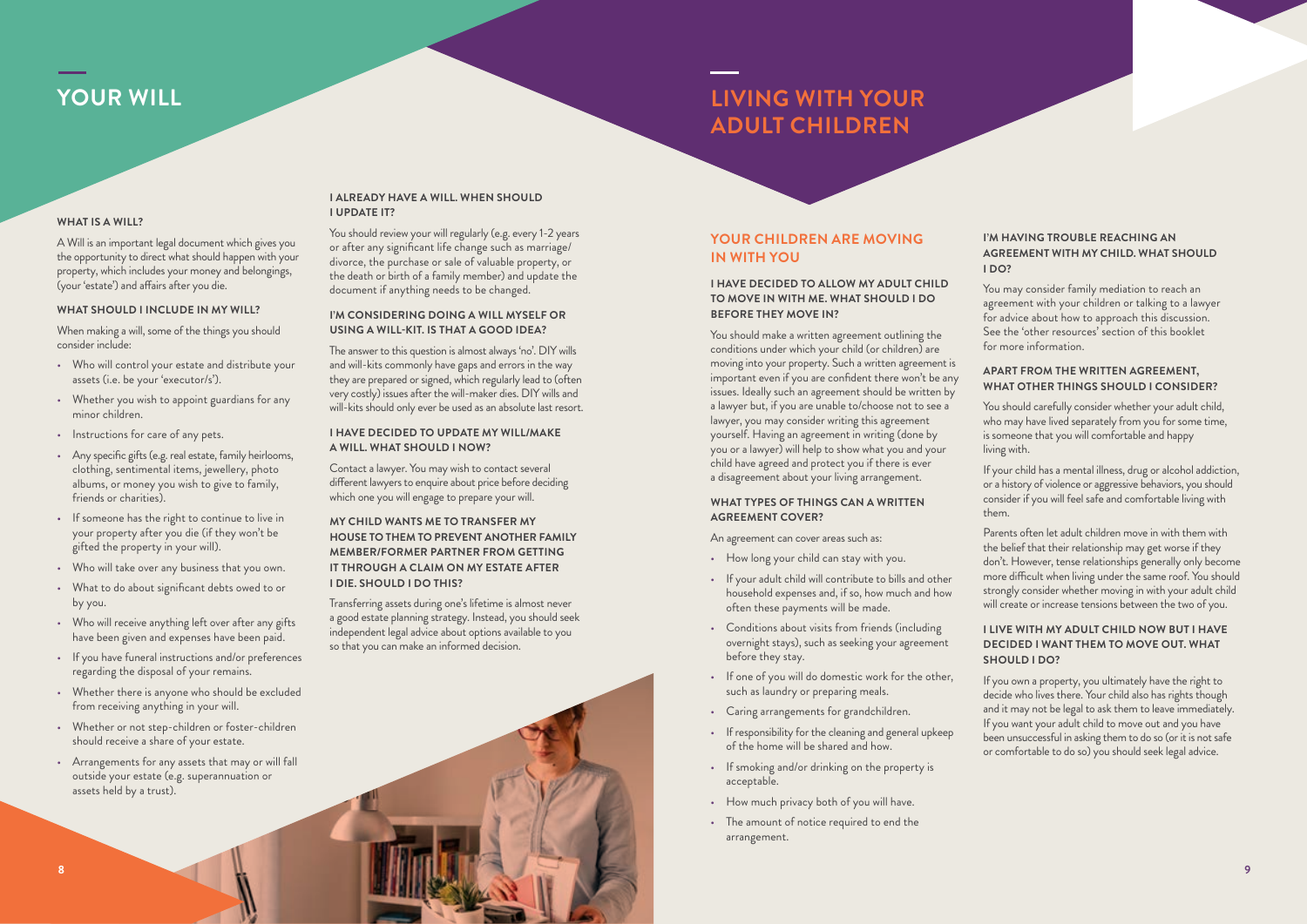

#### **YOU ARE MOVING INTO YOUR CHILD'S HOUSE OR 'GRANNY FLAT' AT THEIR PROPERTY.**

I am considering paying to build a unit at my child's house (a 'granny-flat'). What should I do first?

There are a variety of issues you must consider, including:

- How much will you pay to your child and if this will leave you enough left over for other long-term living costs?
- What does the payment entitle you to: are you the only one who is allowed to use the property and for how long; and will your child provide care for you (and, if so, what would happen if your child was no longer able to care for you)?
- Who is responsible for the bills, maintenance and chores around the property?
- How much privacy and independence will you have when you move in?
- Will the payment impact the inheritance you may like your other children to receive?
- What will happen if the child decides or needs to sell their home?
- What if you need the money back for some other purpose?
- Will this arrangement effect any Centrelink entitlement you receive?

As with any shared living arrangement, it is essential to have the terms of the agreement in writing. You should seek independent legal advice about a 'Granny Flat Agreement' and before paying any money to your child. \*You should also speak to a Financial Information Services Officer at Services Australia about the impact of a 'granny flat interest' on your entitlements.

#### **I AM CONSIDERING LOANING MONEY TO MY ADULT CHILD. ARE THERE RISKS INVOLVED?**

There are significant risks involved with lending money to anybody. These risks are further increased when the agreement regarding a loan is not in writing.

When a loan agreement is not put in writing, it increases the chance that there will be misunderstandings about the loan arrangement, the money might be considered to be a 'gift', or your child may be unable to repay the money.

#### **HOW DO PROBLEMS ARISE?**

Some common reasons include:

- The adult child gets divorced or has a relationship breakdown.
- The adult child's business fails or they lose their job.
- The adult child develops a gambling, drug or alcohol addiction.
- The lender runs out of money and needs the loan to be repaid (to buy a property or for general living expenses) but there is no written agreement about how and when the money will be repaid so the adult child refuses to repay it.

These are just a few examples but there are many other ways that loan agreements can go wrong. Lenders can protect themselves in many such situations by getting appropriate independent legal advice first.

#### **WHAT TYPES OF THINGS SHOULD BE INCLUDED IN A WRITTEN AGREEMENT?**

Some of the things you should consider including in a written agreement are:

- Whether there will be security for the loan (i.e. an asset that is pledged or deposited as a guarantee that a loan will be paid back).
- The date when the loan must be paid back.
- What happens if the loan isn't paid back by the due date?
- If any interest should be payable on the loan (fixed and/or variable).
- Any ongoing repayments that should be made.
- Any adjustment for inflation.
- Whether there is a loan guarantor (someone who will pay the loan back if the lender cannot).
- Who covers the costs associated with the agreement (e.g. lawyers' fees)?
- What happens if the lender or borrower dies?

#### **I DON'T WANT TO GET A LAWYER INVOLVED - WE ARE FAMILY AND I DON'T WANT MY CHILD TO THINK I DON'T TRUST THEM.**

People often feel awkward about discussing money with their adult children or getting legal advice about a lending arrangement with them. However, reaching a mutually beneficial written agreement, which has been prepared by a lawyer to ensure nothing essential is missed, helps both parties to fully understand what they are entering into – it helps protect everybody.

Avoiding these agreements (often when the borrower convinces the lender that there 'is no need to get a lawyer involved') can lead to lenders losing their life savings, and to close relationships being torn apart over lengthy and costly legal fights to attempt to get the money back (often unsuccessfully).

#### **CAN I AFFORD TO LEND MONEY?**

This is an essential question to ask yourself before even entertaining the idea of lending money to anyone else. The amount of money you will need to retain will depend on your lifestyle and circumstances.

If you receive an age pension, you will also need to consider if lending money will impact your entitlements. You should obtain independent advice from a Financial Information Services Officer at Services Australia to help you assess any impact on your entitlements and future planning.

#### **I'VE DECIDED I WILL LEND THE MONEY. WHAT SHOULD I DO NEXT?**

Do not lend money to anyone without getting advice from a lawyer first – it is not worth the risk. The benefit of obtaining this advice will far outweigh any cost involved. You should see a lawyer who is not advising the person borrowing your money to ensure that the advice you receive in independent and impartial.

### **LENDING MONEY TO ADULT CHILDREN**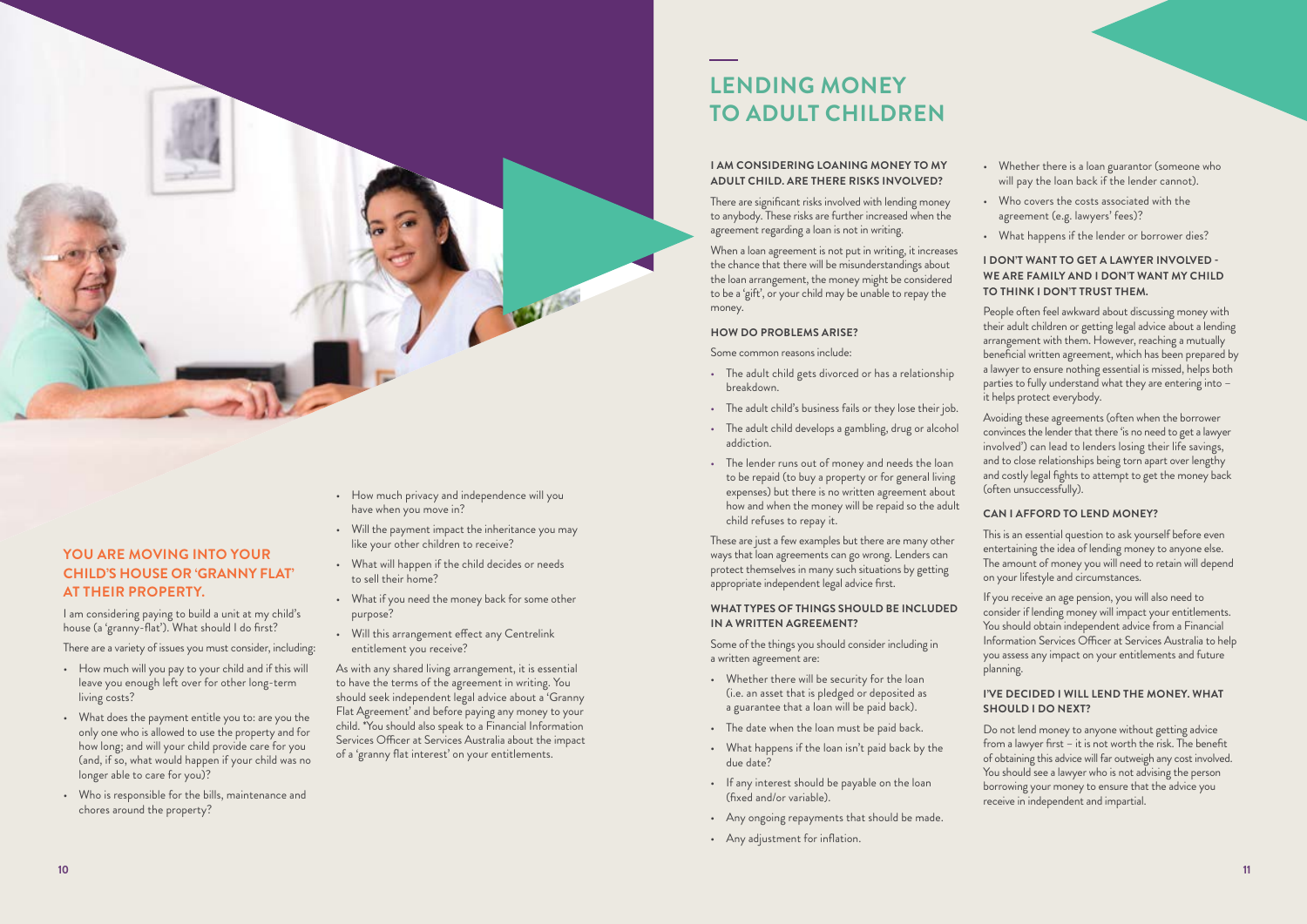#### **WHAT IS ELDER ABUSE?**

Elder Abuse is any action that causes harm to an older person and is carried out by someone they know and trust. It can be intentional or unintentional. Elder abuse can be perpetrated by a family member, carer, friend, or other trusted person.

Elder abuse includes:

- Physical abuse e.g. physically hurting someone, restraining someone, behaving aggressively, threatening someone or damaging someone's property.
- Sexual e.g. unwanted sexual advances, using explicit language or viewing explicit material in another's presence without consent.
- Psychological e.g. criticisms, intimidation, threatening to move someone into aged care, lying about someone's ability to make decisions for themselves, unreasonably withholding access to grandchildren, or threatening to harm someone, their property or pets.
- Financial e.g. theft or use of someone else's money without an agreement, remaining in someone's home for longer than they are welcome, or applying pressure on another person to change their will, power of attorney or other legal document.
- Social e.g. preventing someone from having visitors or participating in cultural, spiritual or religious activities.
- Neglect e.g. failing to provide adequate clothing, food, drink, medicine, care, safe supervision, living standards, or access to medical care.

#### **WHAT SHOULD I DO IF I SEE OR EXPERIENCE ELDER ABUSE?**

If you, or someone you know, is experiencing or at risk of elder abuse, contact Eastern Community Legal Centre on 1300 325 200 or 0429 697 960 for free and confidential legal, financial counselling and social support.

If you are ever in immediate danger please call '000' straight away.

You may wish to contact one or more of the following organisations for further assistance:

- The Victorian Office of the Public Advocate provides a number of useful resources relating to enduring powers of attorney, appointments of medical treatment decision makers, and advance care directives. Resources can be found at the advocate's website: www.publicadvocate.vic.gov.au.
- Law Institute of Victoria provides a legal directory and referral service to search for private law firms. All firms listed provide an interview free of charge. Tel: 03 9607 9311
- Relationships Australia Provides counselling and mediation services to help older adults and their families resolve disputes, plan for the future and navigate challenging conversations. Tel: 1300 364 277.
- Financial Information Services Officer, Services Australia (formerly Centrelink) can help you:
	- o make informed financial decisions
	- o understand the results of your decisions in the short and long term
	- o prepare for retirement, even while you're still working
	- o take control of your finances to increase lifestyle choices.

 Telephone: 132 300 www.servicesaustralia.gov.au

#### **MY ADULT CHILD [OR SOMEONE ELSE] HAS ASKED ME TO BECOME A GUARANTOR FOR A LOAN OR LEASE. WHAT DOES THAT MEAN?**

A guarantor is a person (or other entity e.g. a company) that agrees to be responsible for the debts of a borrower or tenant, should the borrower or tenant default on their loan or lease.

#### **ARE THERE RISKS INVOLVED WITH BECOMING A GUARANTOR?**

Yes, significant risks.

If you are becoming a guarantor for a lease: you may be required to pay back some or all of debt that the lessee of the property cannot. This could include the cost of any damage to the property, the cost of returning the property to its original condition, and/or any unpaid rent.



#### **I HAVE CONSIDERED THE RISKS BUT STILL WANT TO GO AHEAD WITH BECOMING A GUARANTOR. WHAT SHOULD I DO NOW?**

Seek advice from an independent lawyer before signing any documents. You should also ask the lawyer to review all of the relevant documents before you sign anything.

### **BECOMING A GUARANTOR FOR A LOAN OR LEASE**

## **ELDER ABUSE OTHER RESOURCES**